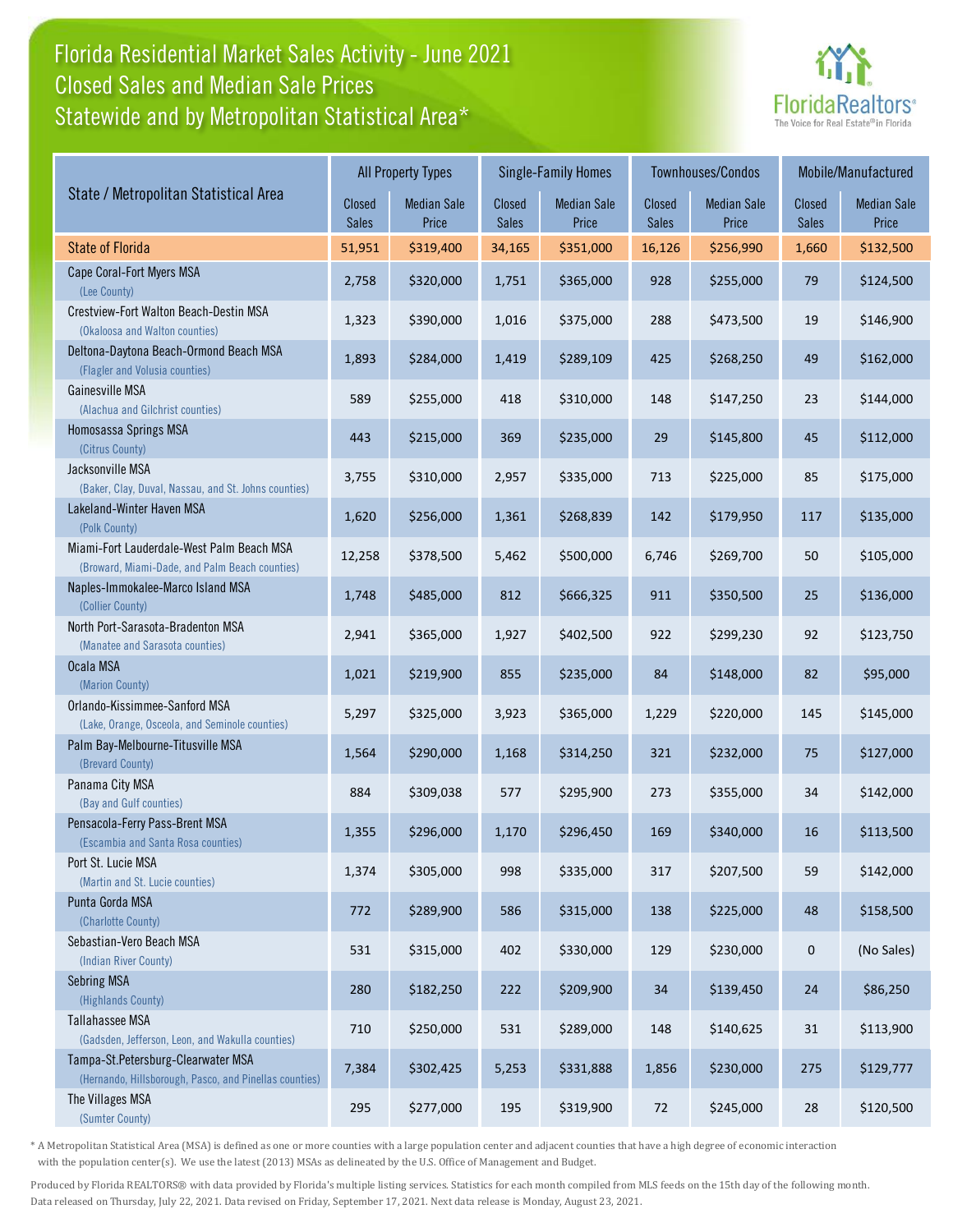# Florida Residential Market Sales Activity - June 2021 Listed by County Closed Sales and Median Sale Prices



| County                     | <b>All Property Types</b> |                             |                               | <b>Single-Family Homes</b>  |                        | Townhouses/Condos           | Mobile/Manufactured           |                             |
|----------------------------|---------------------------|-----------------------------|-------------------------------|-----------------------------|------------------------|-----------------------------|-------------------------------|-----------------------------|
|                            | Closed<br>Sales           | <b>Median Sale</b><br>Price | <b>Closed</b><br><b>Sales</b> | <b>Median Sale</b><br>Price | Closed<br><b>Sales</b> | <b>Median Sale</b><br>Price | <b>Closed</b><br><b>Sales</b> | <b>Median Sale</b><br>Price |
| Alachua County             | 559                       | \$259,750                   | 398                           | \$312,500                   | 148                    | \$147,250                   | 13                            | \$133,000                   |
| <b>Baker County</b>        | 24                        | \$263,950                   | 19                            | \$279,900                   | 0                      | (No Sales)                  | 5                             | \$159,900                   |
| <b>Bay County</b>          | 811                       | \$300,000                   | 520                           | \$286,500                   | 259                    | \$359,000                   | 32                            | \$142,500                   |
| <b>Bradford County</b>     | 37                        | \$179,900                   | 30                            | \$188,500                   | 0                      | (No Sales)                  | $\overline{7}$                | \$155,000                   |
| <b>Brevard County</b>      | 1,564                     | \$290,000                   | 1,168                         | \$314,250                   | 321                    | \$232,000                   | 75                            | \$127,000                   |
| <b>Broward County</b>      | 4,150                     | \$336,750                   | 1,803                         | \$498,203                   | 2,318                  | \$221,000                   | 29                            | \$105,000                   |
| <b>Calhoun County</b>      | 6                         | \$157,500                   | 4                             | \$203,750                   | 0                      | (No Sales)                  | $\overline{2}$                | \$48,000                    |
| <b>Charlotte County</b>    | 772                       | \$289,900                   | 586                           | \$315,000                   | 138                    | \$225,000                   | 48                            | \$158,500                   |
| <b>Citrus County</b>       | 443                       | \$215,000                   | 369                           | \$235,000                   | 29                     | \$145,800                   | 45                            | \$112,000                   |
| <b>Clay County</b>         | 462                       | \$284,593                   | 396                           | \$300,000                   | 38                     | \$201,495                   | 28                            | \$160,500                   |
| <b>Collier County</b>      | 1,748                     | \$485,000                   | 812                           | \$666,325                   | 911                    | \$350,500                   | 25                            | \$136,000                   |
| <b>Columbia County</b>     | 90                        | \$214,500                   | 73                            | \$246,000                   | $\mathbf{1}$           | \$140,000                   | 16                            | \$161,500                   |
| <b>DeSoto County</b>       | 37                        | \$209,900                   | 25                            | \$249,900                   | 6                      | \$153,750                   | 6                             | \$155,000                   |
| <b>Dixie County</b>        | 21                        | \$162,500                   | 6                             | \$249,250                   | $\overline{2}$         | \$179,000                   | 13                            | \$112,000                   |
| <b>Duval County</b>        | 1,971                     | \$265,000                   | 1,537                         | \$284,900                   | 421                    | \$195,000                   | 13                            | \$175,000                   |
| <b>Escambia County</b>     | 765                       | \$268,000                   | 614                           | \$266,425                   | 142                    | \$317,450                   | $9\,$                         | \$101,000                   |
| <b>Flagler County</b>      | 409                       | \$300,950                   | 345                           | \$300,000                   | 55                     | \$410,500                   | 9                             | \$181,900                   |
| <b>Franklin County</b>     | 62                        | \$439,500                   | 51                            | \$565,000                   | 9                      | \$217,500                   | $\overline{2}$                | \$112,500                   |
| <b>Gadsden County</b>      | 43                        | \$199,000                   | 37                            | \$205,000                   | 0                      | (No Sales)                  | 6                             | \$109,450                   |
| <b>Gilchrist County</b>    | 30                        | \$189,950                   | 20                            | \$229,450                   | 0                      | (No Sales)                  | 10                            | \$167,500                   |
| <b>Glades County</b>       | 18                        | \$215,000                   | 9                             | \$180,000                   | 0                      | (No Sales)                  | 9                             | \$265,000                   |
| <b>Gulf County</b>         | 73                        | \$418,858                   | 57                            | \$428,658                   | 14                     | \$350,000                   | $\overline{2}$                | \$114,500                   |
| <b>Hamilton County</b>     | 10                        | \$137,250                   | 8                             | \$137,250                   | 0                      | (No Sales)                  | $\overline{2}$                | \$150,000                   |
| <b>Hardee County</b>       | 14                        | \$227,500                   | 13                            | \$230,000                   | 0                      | (No Sales)                  | $\mathbf{1}$                  | \$160,000                   |
| <b>Hendry County</b>       | 45                        | \$210,920                   | 32                            | \$255,000                   | 3                      | \$176,810                   | 10                            | \$135,000                   |
| <b>Hernando County</b>     | 506                       | \$246,995                   | 435                           | \$257,000                   | $16\,$                 | \$156,500                   | 55                            | \$132,000                   |
| <b>Highlands County</b>    | 280                       | \$182,250                   | 222                           | \$209,900                   | 34                     | \$139,450                   | 24                            | \$86,250                    |
| <b>Hillsborough County</b> | 2,998                     | \$320,000                   | 2,294                         | \$345,000                   | 667                    | \$230,000                   | 37                            | \$175,000                   |
| <b>Holmes County</b>       | 21                        | \$189,000                   | 19                            | \$189,900                   | 0                      | (No Sales)                  | $\overline{2}$                | \$164,438                   |
| <b>Indian River County</b> | 531                       | \$315,000                   | 402                           | \$330,000                   | 129                    | \$230,000                   | $\pmb{0}$                     | (No Sales)                  |
| Jackson County             | 53                        | \$155,000                   | 47                            | \$165,000                   | $\mathbf{1}$           | \$173,500                   | 5                             | \$79,999                    |
| Jefferson County           | 19                        | \$285,000                   | 16                            | \$292,000                   | $\pmb{0}$              | (No Sales)                  | 3                             | \$249,900                   |
| Lafayette County           | 7                         | \$145,000                   | 5                             | \$185,000                   | 0                      | (No Sales)                  | $\sqrt{2}$                    | \$89,000                    |
| <b>Lake County</b>         | 887                       | \$289,900                   | 755                           | \$305,615                   | $41\,$                 | \$249,000                   | 91                            | \$135,900                   |
| Lee County                 | 2,758                     | \$320,000                   | 1,751                         | \$365,000                   | 928                    | \$255,000                   | 79                            | \$124,500                   |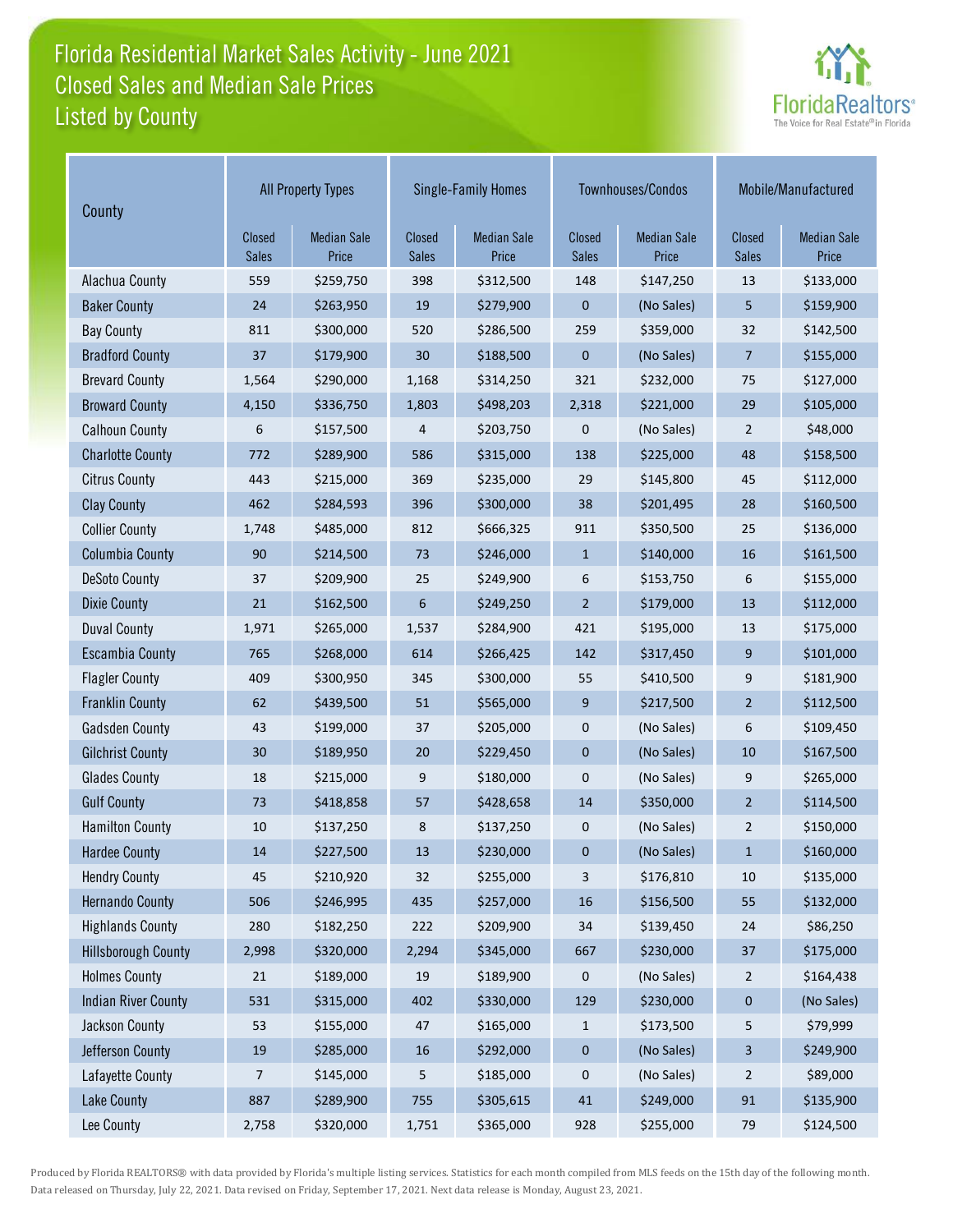# Florida Residential Market Sales Activity - June 2021 Listed by Zip Code (Grouped by County)\* Closed Sales and Median Sale Prices



| Zip Code<br>County |       |                        | <b>All Property Types</b>   | <b>Single Family Homes</b>    |                             | Townhouses/Condos      |                             | Mobile/Manufactured    |                             |
|--------------------|-------|------------------------|-----------------------------|-------------------------------|-----------------------------|------------------------|-----------------------------|------------------------|-----------------------------|
|                    |       | Closed<br><b>Sales</b> | <b>Median Sale</b><br>Price | <b>Closed</b><br><b>Sales</b> | <b>Median Sale</b><br>Price | Closed<br><b>Sales</b> | <b>Median Sale</b><br>Price | <b>Closed</b><br>Sales | <b>Median Sale</b><br>Price |
| <b>Baker</b>       | 32087 | 1                      | \$159,900                   | 0                             | (No Sales)                  | 0                      | (No Sales)                  | $\mathbf{1}$           | \$159,900                   |
| <b>Baker</b>       | 32234 | 0                      | (No Sales)                  | 0                             | (No Sales)                  | $\mathbf 0$            | (No Sales)                  | $\mathbf 0$            | (No Sales)                  |
| Bay                | 32401 | 41                     | \$190,000                   | 34                            | \$194,950                   | 6                      | \$153,000                   | $\mathbf{1}$           | \$78,000                    |
| Bay                | 32402 | 0                      | (No Sales)                  | 0                             | (No Sales)                  | $\mathbf 0$            | (No Sales)                  | $\mathbf 0$            | (No Sales)                  |
| Bay                | 32403 | 0                      | (No Sales)                  | 0                             | (No Sales)                  | 0                      | (No Sales)                  | 0                      | (No Sales)                  |
| Bay                | 32404 | 137                    | \$250,875                   | 129                           | \$254,875                   | $\mathbf 0$            | (No Sales)                  | 8                      | \$103,500                   |
| Bay                | 32405 | 79                     | \$245,500                   | 78                            | \$244,000                   | $\mathbf{1}$           | \$525,000                   | $\mathbf 0$            | (No Sales)                  |
| Bay                | 32406 | $\mathbf{0}$           | (No Sales)                  | $\mathbf{0}$                  | (No Sales)                  | $\mathbf 0$            | (No Sales)                  | $\overline{0}$         | (No Sales)                  |
| Bay                | 32407 | 85                     | \$344,225                   | 45                            | \$349,900                   | 40                     | \$332,500                   | 0                      | (No Sales)                  |
| Bay                | 32408 | 173                    | \$340,000                   | 59                            | \$375,000                   | 107                    | \$330,000                   | $\overline{7}$         | \$163,000                   |
| Bay                | 32409 | 36                     | \$312,338                   | 30                            | \$327,050                   | $\overline{2}$         | \$322,000                   | 4                      | \$120,000                   |
| Bay                | 32410 | 0                      | (No Sales)                  | 0                             | (No Sales)                  | $\mathbf 0$            | (No Sales)                  | $\mathbf{0}$           | (No Sales)                  |
| Bay                | 32411 | 0                      | (No Sales)                  | 0                             | (No Sales)                  | 0                      | (No Sales)                  | $\mathbf 0$            | (No Sales)                  |
| Bay                | 32412 | $\overline{0}$         | (No Sales)                  | 0                             | (No Sales)                  | $\mathbf 0$            | (No Sales)                  | $\mathbf 0$            | (No Sales)                  |
| Bay                | 32413 | 161                    | \$445,000                   | 60                            | \$515,000                   | 96                     | \$410,000                   | 5                      | \$165,000                   |
| Bay                | 32417 | $\mathbf 0$            | (No Sales)                  | 0                             | (No Sales)                  | $\mathbf 0$            | (No Sales)                  | $\mathbf 0$            | (No Sales)                  |
| Bay                | 32437 | 0                      | (No Sales)                  | 0                             | (No Sales)                  | 0                      | (No Sales)                  | 0                      | (No Sales)                  |
| Bay                | 32438 | 3                      | \$77,000                    | $\mathbf{1}$                  | \$195,000                   | $\mathbf 0$            | (No Sales)                  | $\overline{2}$         | \$59,750                    |
| Bay                | 32444 | 77                     | \$275,000                   | 77                            | \$275,000                   | 0                      | (No Sales)                  | 0                      | (No Sales)                  |
| Bay                | 32456 | 11                     | \$299,000                   | $\overline{2}$                | \$388,500                   | $\overline{7}$         | \$299,000                   | $\overline{2}$         | \$250,000                   |
| Bay                | 32461 | 0                      | (No Sales)                  | 0                             | (No Sales)                  | 0                      | (No Sales)                  | 0                      | (No Sales)                  |
| Bay                | 32462 | 0                      | (No Sales)                  | 0                             | (No Sales)                  | $\mathbf 0$            | (No Sales)                  | $\mathbf 0$            | (No Sales)                  |
| Bay                | 32466 | 8                      | \$227,450                   | 5                             | \$280,000                   | 0                      | (No Sales)                  | 3                      | \$140,000                   |
| <b>Bradford</b>    | 32042 | $\mathbf 0$            | (No Sales)                  | 0                             | (No Sales)                  | $\mathbf 0$            | (No Sales)                  | $\mathbf{0}$           | (No Sales)                  |
| <b>Bradford</b>    | 32044 | 7                      | \$192,000                   | 4                             | \$387,450                   | $\mathbf 0$            | (No Sales)                  | 3                      | \$133,000                   |
| <b>Bradford</b>    | 32054 | $\mathbf{1}$           | \$122,500                   | $\mathbf{1}$                  | \$122,500                   | $\mathbf 0$            | (No Sales)                  | 0                      | (No Sales)                  |
| <b>Bradford</b>    | 32058 | $\mathbf{1}$           | \$250,000                   | $\mathbf{1}$                  | \$250,000                   | 0                      | (No Sales)                  | 0                      | (No Sales)                  |
| <b>Bradford</b>    | 32083 | 0                      | (No Sales)                  | 0                             | (No Sales)                  | 0                      | (No Sales)                  | 0                      | (No Sales)                  |
| <b>Bradford</b>    | 32091 | 22                     | \$172,450                   | 18                            | \$162,450                   | 0                      | (No Sales)                  | 4                      | \$186,450                   |
| <b>Bradford</b>    | 32622 | $\bf{0}$               | (No Sales)                  | 0                             | (No Sales)                  | $\pmb{0}$              | (No Sales)                  | $\pmb{0}$              | (No Sales)                  |
| <b>Bradford</b>    | 32656 | 3                      | \$163,500                   | 3                             | \$163,500                   | $\boldsymbol{0}$       | (No Sales)                  | 0                      | (No Sales)                  |
| <b>Bradford</b>    | 32666 | 3                      | \$260,000                   | 3                             | \$260,000                   | $\pmb{0}$              | (No Sales)                  | $\pmb{0}$              | (No Sales)                  |
| <b>Bradford</b>    | 32694 | 0                      | (No Sales)                  | 0                             | (No Sales)                  | 0                      | (No Sales)                  | 0                      | (No Sales)                  |
| <b>Brevard</b>     | 32754 | 32                     | \$282,770                   | 28                            | \$312,500                   | $\pmb{0}$              | (No Sales)                  | $\overline{4}$         | \$123,750                   |
| <b>Brevard</b>     | 32775 | 0                      | (No Sales)                  | 0                             | (No Sales)                  | $\boldsymbol{0}$       | (No Sales)                  | 0                      | (No Sales)                  |
| <b>Brevard</b>     | 32780 | 75                     | \$229,900                   | 56                            | \$259,500                   | 18                     | \$151,200                   | $\mathbf{1}$           | \$135,000                   |
| <b>Brevard</b>     | 32781 | 0                      | (No Sales)                  | 0                             | (No Sales)                  | $\boldsymbol{0}$       | (No Sales)                  | $\mathbf 0$            | (No Sales)                  |
| <b>Brevard</b>     | 32783 | $\bf{0}$               | (No Sales)                  | $\mathbf 0$                   | (No Sales)                  | $\boldsymbol{0}$       | (No Sales)                  | $\boldsymbol{0}$       | (No Sales)                  |

\* Statistics for each listed zip code are presented only for the portion of the zip code located inside the county specified.

As a result, some zip codes will appear in this list more than once if they cover areas in more than one county.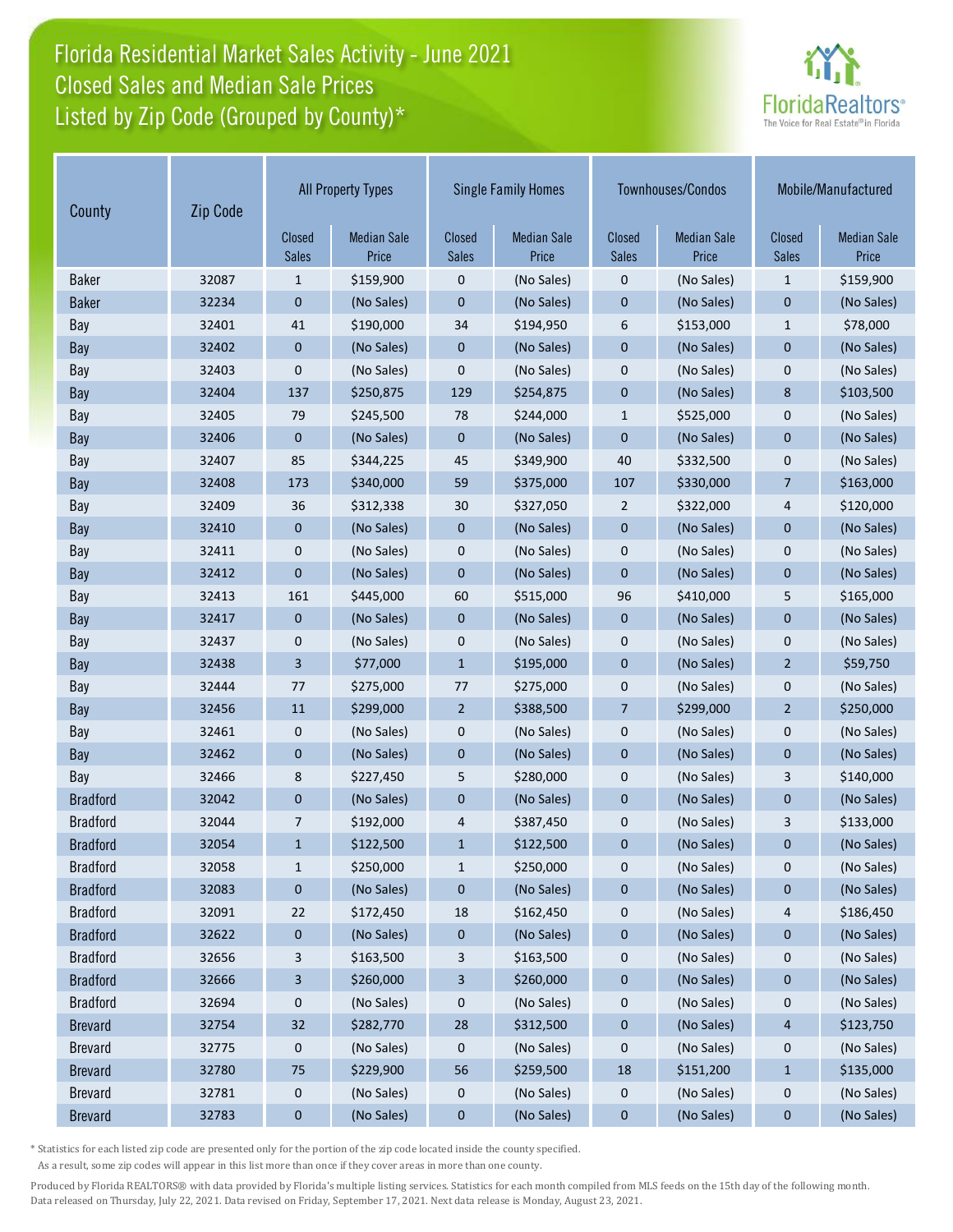# Florida Residential Market Sales Activity - June 2021 Listed by Zip Code (Grouped by County)\* Closed Sales and Median Sale Prices



| Zip Code<br>County |       |                        | <b>All Property Types</b>   | <b>Single Family Homes</b>    |                             | Townhouses/Condos      |                             | Mobile/Manufactured |                             |
|--------------------|-------|------------------------|-----------------------------|-------------------------------|-----------------------------|------------------------|-----------------------------|---------------------|-----------------------------|
|                    |       | Closed<br><b>Sales</b> | <b>Median Sale</b><br>Price | <b>Closed</b><br><b>Sales</b> | <b>Median Sale</b><br>Price | Closed<br><b>Sales</b> | <b>Median Sale</b><br>Price | Closed<br>Sales     | <b>Median Sale</b><br>Price |
| <b>Brevard</b>     | 32796 | 47                     | \$232,000                   | 39                            | \$239,000                   | 6                      | \$160,450                   | $\overline{2}$      | \$125,000                   |
| <b>Brevard</b>     | 32815 | $\mathbf 0$            | (No Sales)                  | $\mathbf 0$                   | (No Sales)                  | 0                      | (No Sales)                  | $\mathbf 0$         | (No Sales)                  |
| <b>Brevard</b>     | 32899 | 0                      | (No Sales)                  | $\mathbf 0$                   | (No Sales)                  | 0                      | (No Sales)                  | $\mathbf 0$         | (No Sales)                  |
| <b>Brevard</b>     | 32901 | 35                     | \$280,000                   | 26                            | \$276,500                   | 9                      | \$410,500                   | $\mathbf 0$         | (No Sales)                  |
| <b>Brevard</b>     | 32902 | 0                      | (No Sales)                  | 0                             | (No Sales)                  | 0                      | (No Sales)                  | $\mathbf 0$         | (No Sales)                  |
| <b>Brevard</b>     | 32903 | 44                     | \$512,500                   | 26                            | \$552,500                   | 18                     | \$427,500                   | $\mathbf 0$         | (No Sales)                  |
| <b>Brevard</b>     | 32904 | 96                     | \$345,841                   | 79                            | \$373,567                   | 9                      | \$170,000                   | 8                   | \$99,500                    |
| <b>Brevard</b>     | 32905 | 59                     | \$173,000                   | 40                            | \$200,000                   | 15                     | \$125,000                   | 4                   | \$77,500                    |
| <b>Brevard</b>     | 32906 | 0                      | (No Sales)                  | $\mathbf 0$                   | (No Sales)                  | $\mathbf 0$            | (No Sales)                  | $\mathbf 0$         | (No Sales)                  |
| <b>Brevard</b>     | 32907 | 110                    | \$242,250                   | 106                           | \$246,500                   | $\mathbf 0$            | (No Sales)                  | 4                   | \$99,000                    |
| <b>Brevard</b>     | 32908 | 44                     | \$248,735                   | 44                            | \$248,735                   | $\mathbf 0$            | (No Sales)                  | $\mathbf 0$         | (No Sales)                  |
| <b>Brevard</b>     | 32909 | 121                    | \$261,540                   | 121                           | \$261,540                   | $\mathbf 0$            | (No Sales)                  | $\mathbf 0$         | (No Sales)                  |
| <b>Brevard</b>     | 32910 | 0                      | (No Sales)                  | 0                             | (No Sales)                  | 0                      | (No Sales)                  | $\mathbf 0$         | (No Sales)                  |
| <b>Brevard</b>     | 32911 | $\mathbf 0$            | (No Sales)                  | $\mathbf 0$                   | (No Sales)                  | $\mathbf 0$            | (No Sales)                  | $\mathbf 0$         | (No Sales)                  |
| <b>Brevard</b>     | 32912 | 0                      | (No Sales)                  | $\mathbf 0$                   | (No Sales)                  | $\mathbf 0$            | (No Sales)                  | $\mathbf 0$         | (No Sales)                  |
| <b>Brevard</b>     | 32919 | $\mathbf 0$            | (No Sales)                  | $\mathbf 0$                   | (No Sales)                  | $\overline{0}$         | (No Sales)                  | $\mathbf 0$         | (No Sales)                  |
| <b>Brevard</b>     | 32920 | 48                     | \$326,000                   | 4                             | \$455,000                   | 44                     | \$326,000                   | $\mathbf 0$         | (No Sales)                  |
| <b>Brevard</b>     | 32922 | 25                     | \$200,000                   | 20                            | \$264,540                   | 5                      | \$68,000                    | $\mathbf 0$         | (No Sales)                  |
| <b>Brevard</b>     | 32923 | 0                      | (No Sales)                  | $\mathbf 0$                   | (No Sales)                  | $\mathbf 0$            | (No Sales)                  | 0                   | (No Sales)                  |
| <b>Brevard</b>     | 32924 | $\mathbf{0}$           | (No Sales)                  | $\overline{0}$                | (No Sales)                  | $\mathbf 0$            | (No Sales)                  | $\overline{0}$      | (No Sales)                  |
| <b>Brevard</b>     | 32925 | 0                      | (No Sales)                  | $\mathbf 0$                   | (No Sales)                  | 0                      | (No Sales)                  | 0                   | (No Sales)                  |
| <b>Brevard</b>     | 32926 | 42                     | \$211,250                   | 31                            | \$280,000                   | 3                      | \$145,000                   | 8                   | \$137,500                   |
| <b>Brevard</b>     | 32927 | 59                     | \$266,540                   | 53                            | \$271,740                   | 4                      | \$201,750                   | 2                   | \$101,250                   |
| <b>Brevard</b>     | 32931 | 56                     | \$449,500                   | 16                            | \$607,450                   | 40                     | \$354,950                   | $\mathbf 0$         | (No Sales)                  |
| <b>Brevard</b>     | 32932 | 0                      | (No Sales)                  | $\mathbf 0$                   | (No Sales)                  | $\mathbf 0$            | (No Sales)                  | 0                   | (No Sales)                  |
| <b>Brevard</b>     | 32934 | 30                     | \$430,000                   | 26                            | \$462,500                   | $\overline{2}$         | \$202,450                   | $\overline{2}$      | \$78,500                    |
| <b>Brevard</b>     | 32935 | 85                     | \$225,000                   | 62                            | \$239,950                   | 23                     | \$128,000                   | 0                   | (No Sales)                  |
| <b>Brevard</b>     | 32936 | 0                      | (No Sales)                  | 0                             | (No Sales)                  | 0                      | (No Sales)                  | 0                   | (No Sales)                  |
| <b>Brevard</b>     | 32937 | 88                     | \$406,250                   | 44                            | \$450,500                   | 44                     | \$330,000                   | 0                   | (No Sales)                  |
| <b>Brevard</b>     | 32940 | 153                    | \$410,000                   | 126                           | \$442,500                   | 27                     | \$220,000                   | 0                   | (No Sales)                  |
| <b>Brevard</b>     | 32941 | 0                      | (No Sales)                  | 0                             | (No Sales)                  | 0                      | (No Sales)                  | 0                   | (No Sales)                  |
| <b>Brevard</b>     | 32949 | ${\bf 11}$             | \$520,000                   | $11\,$                        | \$520,000                   | 0                      | (No Sales)                  | $\pmb{0}$           | (No Sales)                  |
| <b>Brevard</b>     | 32950 | 8                      | \$394,950                   | 8                             | \$394,950                   | 0                      | (No Sales)                  | 0                   | (No Sales)                  |
| <b>Brevard</b>     | 32951 | 31                     | \$550,000                   | 19                            | \$665,000                   | 11                     | \$350,000                   | $\mathbf{1}$        | \$165,000                   |
| <b>Brevard</b>     | 32952 | 67                     | \$368,000                   | 53                            | \$400,000                   | 14                     | \$135,000                   | 0                   | (No Sales)                  |
| <b>Brevard</b>     | 32953 | 52                     | \$402,000                   | 43                            | \$410,000                   | 9                      | \$208,000                   | $\bf{0}$            | (No Sales)                  |
| <b>Brevard</b>     | 32954 | 0                      | (No Sales)                  | 0                             | (No Sales)                  | 0                      | (No Sales)                  | 0                   | (No Sales)                  |
| <b>Brevard</b>     | 32955 | 96                     | \$326,500                   | 75                            | \$350,000                   | 19                     | \$199,900                   | $\overline{a}$      | \$96,500                    |

\* Statistics for each listed zip code are presented only for the portion of the zip code located inside the county specified.

As a result, some zip codes will appear in this list more than once if they cover areas in more than one county.